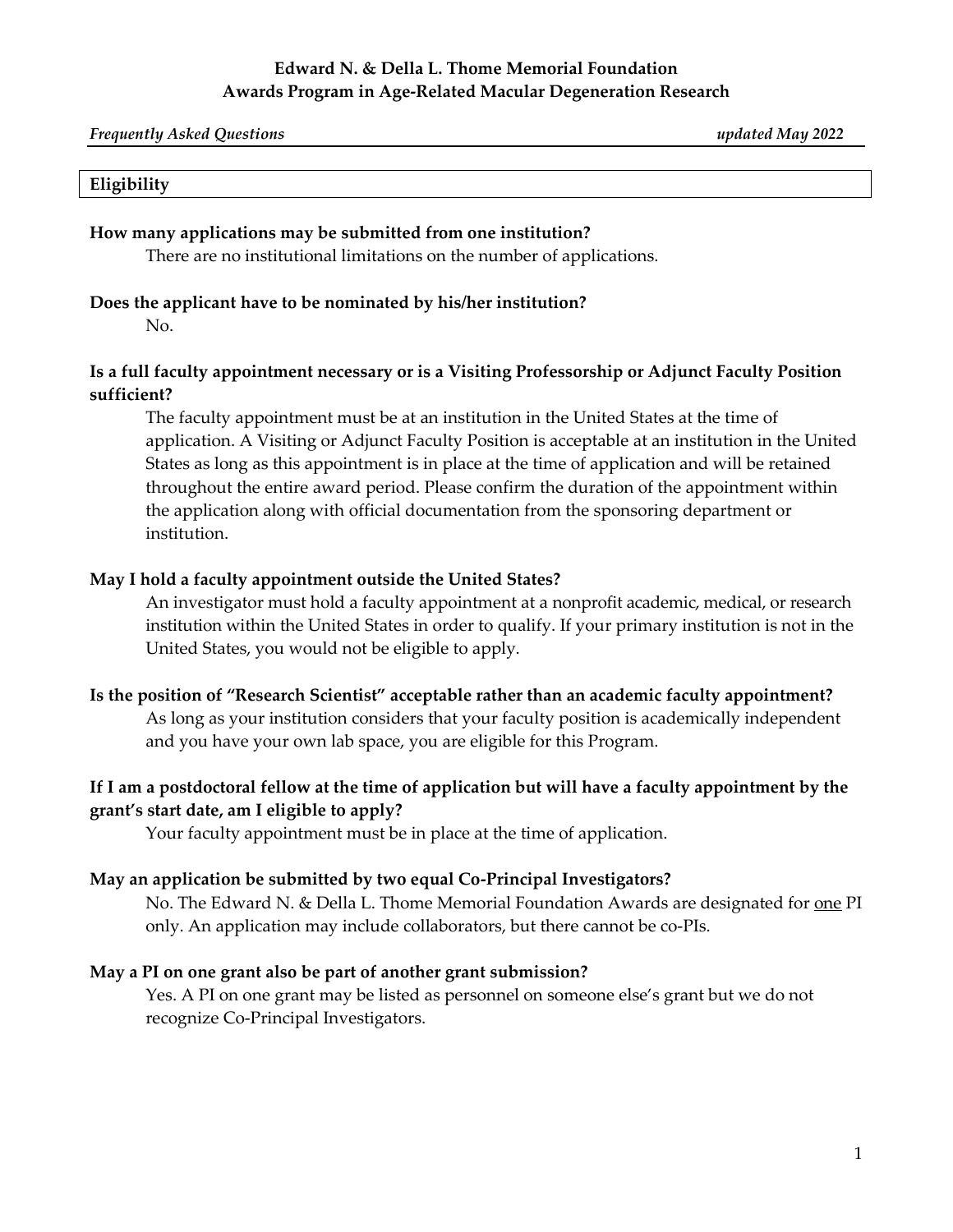# **If I am offered the Award but cannot accept it, may it be transferred to a co-investigator or other individual significantly involved in the project?**

No. The grant can only be awarded to the Applicant who originally submitted the grant application.

# **If I apply and do not receive an Award, may I apply in future years?**

Yes.

### **How strict are the guidelines with respect to a specific focus on age-related macular degeneration research?**

The purpose of the Awards Program is to support translational research that will lead to improved therapies for individuals suffering from AMD. Eligibility is not limited to those investigators currently working in age-related macular degeneration research; scientists who have conducted research exploring the biologic causes of related disorders and/or similar translational research programs are encouraged to apply. Clinical studies and medication trials are outside the scope of this program.

## **Does the Foundation consider graduate student tuition & fees as fringe benefits?**

Tuition and fees can be covered by the Thome grant up to the percent time that the student is spending on the Thome research project. For example, if all of the student's time that is devoted to research involves the Thome project, then 100% of his/her tuition may be covered by this grant. We do not define these as "fringe benefits" but rather a cost for project personnel.

## **Initial Proposal Application**

## **Do I have to use the one-inch margin format for the entire PDF document?**

The one-inch margin applies only to the two-page Initial Proposal. The Biosketch does not need one-inch margin all around.

#### **May I include my Co-Investigator's biosketch in the PDF document?** Yes.

#### **How will I be notified with the results of the Initial Proposal Review?**

Initial Proposal Review results will be emailed to applicants.

### **Full Proposal Application**

#### **May I apply to the Full Proposal without submitting an Initial Proposal?**

No. Only applicants who applied to the Initial Proposal stage and were invited to submit Full Proposals may do so.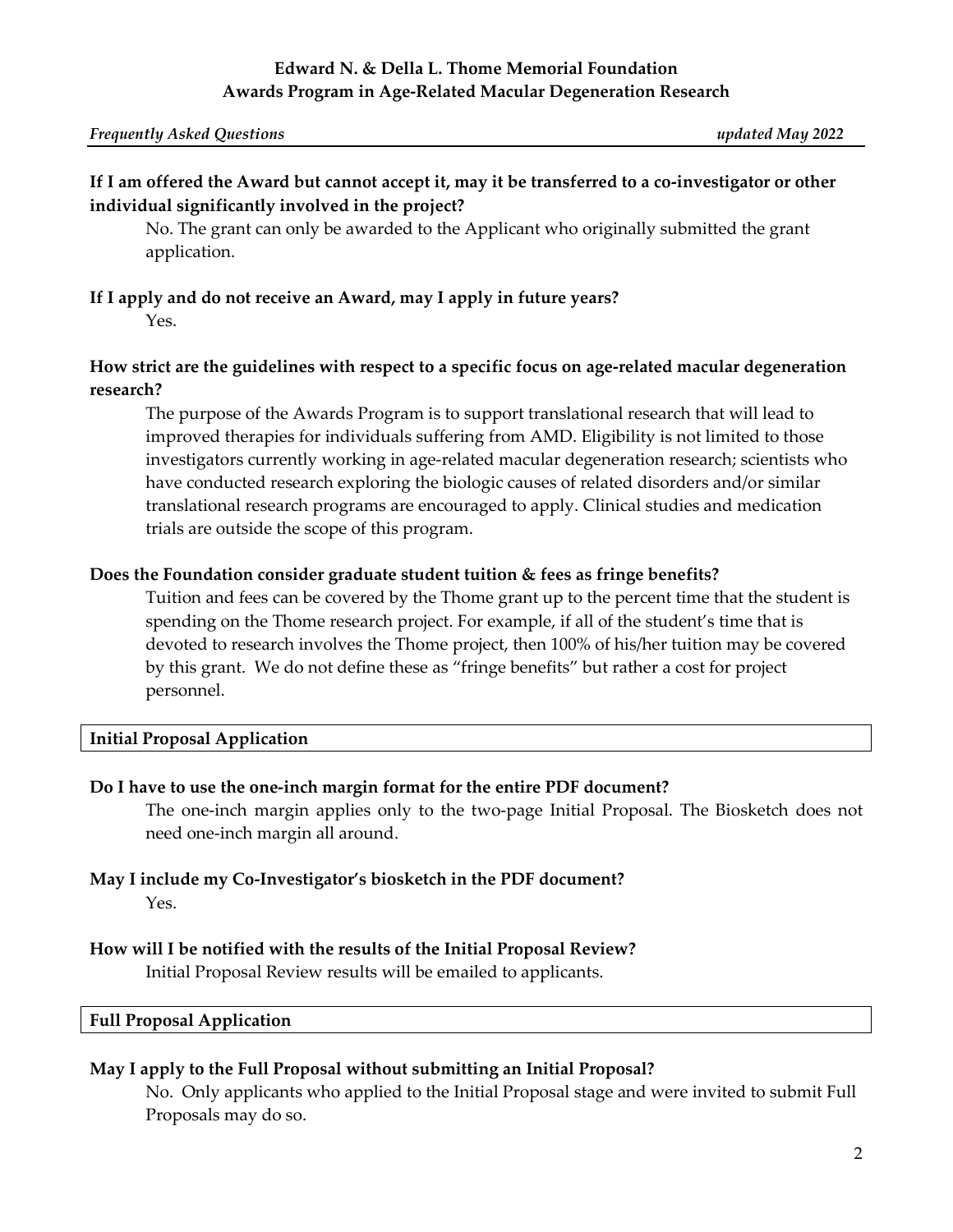## **Edward N. & Della L. Thome Memorial Foundation Awards Program in Age-Related Macular Degeneration Research**

#### *Frequently Asked Questions updated May 2022*

#### **When is the Full Proposal Deadline?**

The Full Proposal will be due in September. Please review the Guidelines for a specific date.

### **What is included in the Full Proposal Application?**

The Full Proposal Application includes the Online Application, Application Face Sheet, Project and Non-Technical Summary, six-page Research Proposal, Applicant Biosketch, Co-Investigator Biosketch(es) (if applicable), Budget and Justification Forms, Department or Division Head Letter, and Letter(s) of Collaboration (if applicable).

## **Who is considered the "Authorized Institutional Representative" when signing that portion of the Application Face Sheet?**

This would be someone from the Office of Sponsored Programs (or similar entity) or other Officer responsible for research oversight within the institution. The Department Chair or other administrator within the applicant's department may NOT sign the Face Sheet.

### **Do I need to include pilot data?**

It is encouraged that pilot data is included in the proposal that supports the rationale and methodology of the proposed studies.

### **To whom should the letter of recommendation be addressed?**

It should be addressed to the "Edward N. & Della L. Thome Memorial Foundation Awards Program Scientific Review Committee."

## **My Department Chair will not be able to submit his letter to me by the deadline. Can this letter be sent later on?**

No. All materials must be submitted by the application deadline.

### **Are the section headings mentioned in the Research Proposal portion required or may other headings be included?**

Please prepare your proposal using these headings.

## **May I include appendices with the Full Proposal? I am utilizing subjects from another grant and it would be relevant to include information on that study as well.**

No. Additional materials will not be accepted. You may certainly report on the data from your other studies but all materials must be contained within the 10-page research proposal section.

#### **Should I include the Biosketch(es) of collaborator(s) in the Application?**

Yes. Please include these and a brief description of each investigators' role as part of the document upload.